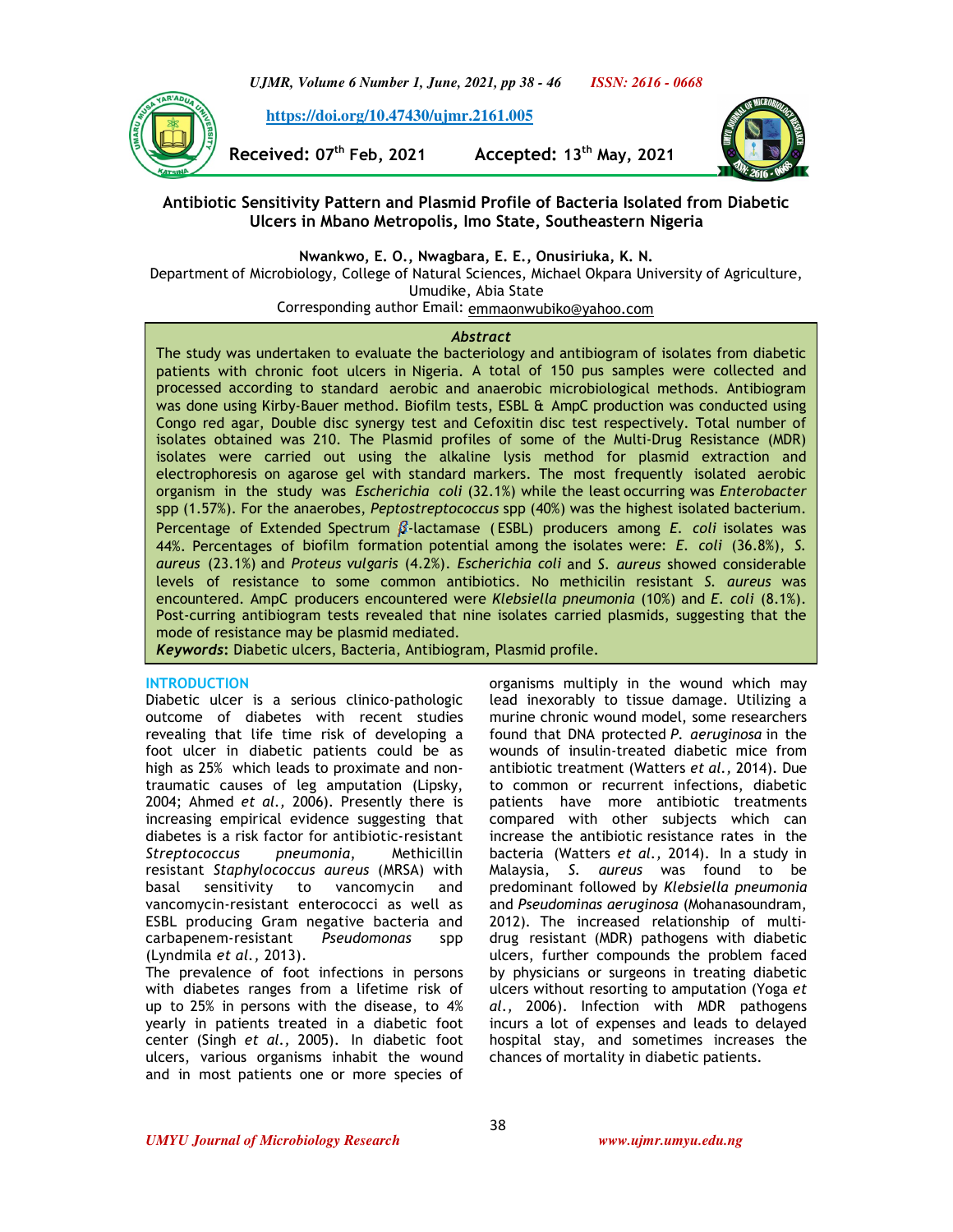Careful selection of antibiotics based on the susceptibility pattern of the isolates from the lesions is most reliable for the proper management of these infections.

Reported cases of diabetic infections which investigated the prevalence of microbes and their associated multi-drug resistance have been published in developed countries. Contrastingly, the bacteriology of diabetic ulcers in Nigeria has not been studied extensively especially in the south-eastern part of the country. This study was designed to identify the common bacterial agents found in foot ulcers of diabetic patients in Imo State and to determine their *in vitro* susceptibility to routinely used antibiotics.

## **MATERIALS AND METHODS**

#### **Study Location**

The study was conducted in Ihitte Uboma town in Imo State. Samples were collected from Madonna Austrian Hospital Ihitte which serves as a referral hospital in the locality.

#### **Study Design**

This is a cross sectional surveillance study.

#### **Study Population and study sample**

The study population comprised of all diabetic patients that reported to Madonna Austrian Hospital Ihitte between June, 2018 and January, 2020. A total of 150 diabetic patients with diabetic foot ulcers were enrolled for the study, out of which 65 patients were on admission while 85 were out-patients. Some of the patients were referrals from other healthcare centres in the neighbouring towns. The collect foot ulcer samples were processed at the Microbiology laboratory of Michael Okpara University, Umudike and Oevent Research Laboratory Uzuakoli Road Umuahia respectively.

#### **Sample collection from the diabetic foot ulcers patients**

The surface of the wound was cleaned with physiological saline to avoid skin contaminants. With the aid of two sterile swab sticks, pus samples were collected from the foot ulcers of each diabetic patient. The sample collection was carried out before wound dressing.

#### **Isolation of aerobic bacteria**

The swab was inoculated on to blood agar, MacConkey agar and Mannitol Salt agar and incubated at 37°C for 24hrs (Turgeon, 2012). **Isolation of anaerobic bacteria** 

The second swab sample was inoculated in neomycin sulphate blood agar and cooked meat broth immediately. The blood agar plate was incubated anaerobically for 48hrs at  $37^{\circ}$ C in an anaerobic jar with Gaspak Oxoid BROO38B (Gas Generating Kit). Saccharolytic reaction is shown by reddening of the meat with a rancid smell due to carbohydrate decomposition while proteolytic reaction is shown by blackening of the meat with a very unpleasant smell due to protein decomposition.

#### **Identification of Organisms**

The isolates were identified by standard techniques on the basis of their cultural morphology, motility, Gram staining reaction and biochemical properties according to CLSI (2015).

## **Antibiotic Sensitivity test**

Antimicrobial susceptibility testing was performed using the disk diffusion method according to Clinical Laboratory Standard Institute (2015) on Mueller Hinton agar (Hardy Diagnostics, USA). Mueller Hinton culture plates were inoculated using a sterile cotton wool swab dipped into an overnight growth suspension of the test organism prepared to the density of 0.5 McFarland standard. The antibiotics tested were cotrimoxazole (25µg), levofloxacin (20µg), streptomycin (30µg), ciprofloxacin (10µg), amoxicillin (10µg), amoxicillin/clavulanate (30µg), gentamicin (10µg), perfloxacin (10µg), ofloxacin (10µg), ceftriaxone (30µg), ceftazidime (30µg), erythromycin (30µg). After overnight incubation, examination of the control and test plates were carried out to ensure the growth is semi- confluent. Using a ruler on the underside of the plate of each zone of inhibition was measured in mm. *Escherichia coli* ATCC 25922 was used as the control strain for this study. This organism was obtained from Aminu Kano Teaching Hospital (AKTH), Kano.

# **ESBL Screening and confirmation**

The isolates were tested against third generation cephalosporins (Cefpodoxime, cefotaxime, and ceftrixone) using the WHO modified Kirby Bauer diffusion method (2003). Zone diameters were interpreted using the revised Clinical Laboratory Standard Institute document (2015). Isolates with reduced susceptibility to cefpodoxime (<17mm), cefotaxime (<27mm) and ceftriaxone (<25mm) were considered to be possible ESBL producers.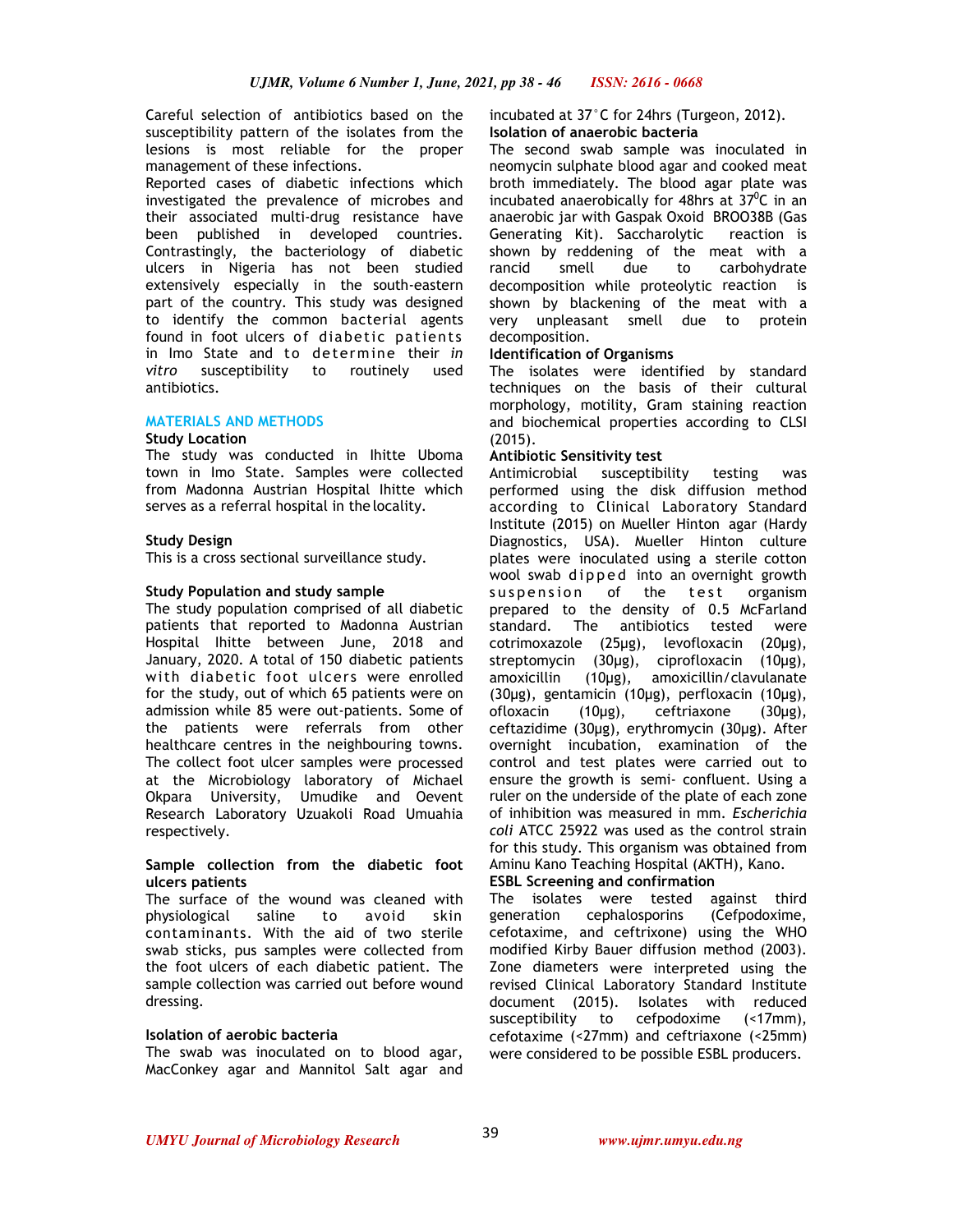Phenotypic Confirmation Test was carried out using Double Disc Synergy test. Disc containing the standard 10µg of cefpodoxime and the  $30\mu$ g of ceftazidime/ ceftriaxone was placed 15mm apart (edge to edge) with amoxicillin-clauvlanic acid disc containing 10µg of the latter compound mounted exactly at their center. After 16-20 hours of incubation at 35°C any enhancement of the zone of inhibition between a beta-lactam disk and that containing the  $\beta$ -lactamase inhibitor is indicative of the presence of an ESBL (Jacoby *et al.,* 2004).

## **Screening for AmpC <b>B**-lactamase

Screening for AmpC β-lactamase production was done by placing a cefoxitin disk (30µg) on Mueller-Hinton agar. Isolates showing an inhibition zone diameter of < 18mm were considered positive on the screening.

#### **Amp C Detection test**

A 0.5 McFarland suspension of multidrug resistant bacteria was inoculated on the surface of a MHA plate. A 30µg cefoxitin disc (Oxoid, England) was placed on the inoculated surface of the agar. A sterile plain disc inoculated with several colonies of the test organism was placed beside the cefoxitin disc almost touching it, with the inoculated disk face in contact with the agar surface. The plates were incubated at  $37^{\overline{0}}$ C for 24 hours. After incubation, the plates were examined for either an indentation or a flattening of the zone of inhibition, indicating enzymatic inactivation of cefoxitin (negative result) (CLSI, 2015).

#### **Test for Methicillin Resistant** *Staphylococcus***.**

Susceptibility to cefoxitin was determined by the Disk Diffusion method on Mueller–Hinton agar plates using a bacterial suspension with the turbidity adjusted to a 0.5 McFarland standard. Plates were incubated at 35°C for 24 hrs. Results were interpreted according to CLSI (2013) guidelines. The interpretive criteria for cefoxitin were*: S. aureus*, sensitive 22mm, resistant  $\leq 21$  ug/ml; Coagulase Negative *Staphylococcus* (CoNS), sensitive **≥25mm**, resistant  $\leq$ 24mm.

#### **Test for Biofilm Formation Potential**

This was done by the Congo Red Agar Method. Blood agar base supplemented with sucrose and Congo red was used. Plates were inoculated with the tested isolates and incubated aerobically for 24hrs at 37°C. Positive result was indicated by black colonies with a dry crystalline consistency. Non slime producers usually remained pink (Mathur *et al.,*  2006).

#### **Plasmid Extraction**

Plasmid extraction was done following the method described by Birnboim, *et al.,* (1979). This analysis was carried out using the alkaline lysis method and gel electrophoresis.

#### **Plasmid Curing**

Ten millilitres of each bacterial culture inoculated into peptone water and incubated for 24hrs was introduced into a set of 20 test tubes, respectively. Ethidium bromide in various concentrations of 0, 20, 50, 100, 150, 200, 250, 300, 350, 400, 450, 500, 550, 600,650, 700, 750 and 800 µl/ml were then introduced accordingly into the test tubes and incubated at 37ºC for 24hrs to determine the sub-lethal concentrations of ethidium bromide. After 24hrs of incubation, 1ml aliquot from each test tube was inoculated onto nutrient agar plates and incubated, after which colonies were selected and inoculated onto freshly prepared Muller Hinton agar plates. Then, antibiotic discs of prior resistance were aseptically introduced into the plates, ensuring that the discs made appropriate contact with the surface of the agar. These were incubated for 24 hrs at 37ºC after which plates were examined for cured colonies (Raghada *et al.,* 2013).

#### **RESULTS**

Table 1 shows the age and sex distribution of Diabetic ulcer patients. O f the 150 patients enrolled for this study, 90 (60%) were male and 60 (40%) were female. Their ages ranged from 41 to >90 and the highest number of patients were found in the age group of 61-70 years (28%), followed by those the aged of 81-90 years (20.6% ) then the age groups 41-50 (9.3% ) and >90 (9.3%).

Table 2 shows the distribution of aerobic and anaerobic isolates. A total 210 isolates were obtained from this study out of which 137 (65.5%) were Gram negative, 53 (25.5%) were Gram positive and 20 (9.5%) were anaerobes. The most frequently isolated organism in this study was *Escherichia coli* (32.1%), and the least was *Enterobacter* spp (1.57%) for the aerobes. The anaerobes, *Peptococcus* spp (15%), *Peptostreptococcus* spp (40%), *Bacteroides* spp (30%) and *Fusobacterium* spp  $(15\%)$ .

Table 3 shows the distribution of organisms with biofilm formation, betalactamase producing potentials and AmpC producers. The percentage of biofilm forming organisms is as follows: *E coli* (36.8), *S aureus* (23.1%), *Klebsiella* spp (12.6%), *P. aeruginosa* (8.4%), *P. mirabilis*, *COANS* (7.3%) and *P. vulgaris* at (4.2%). It shows the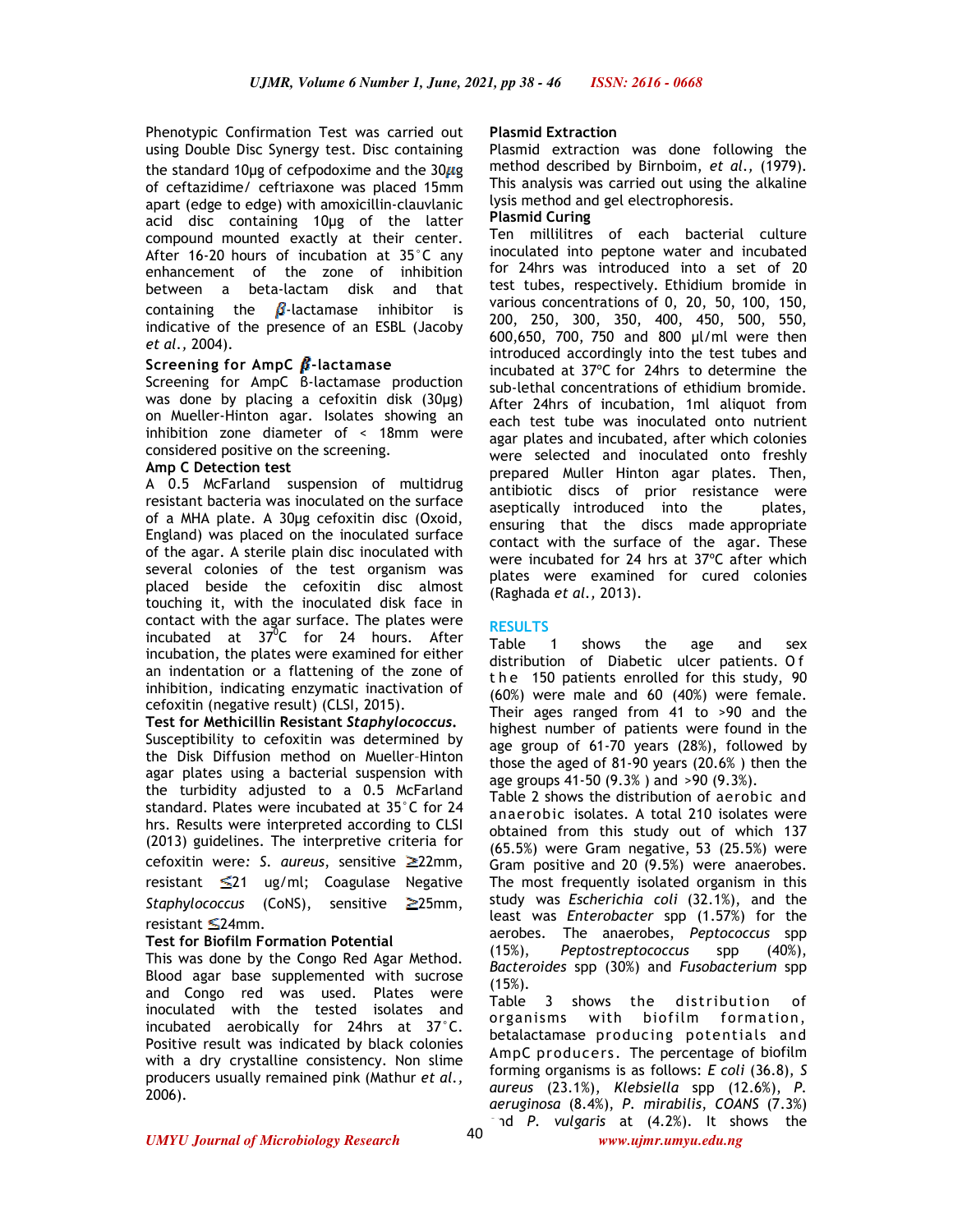percentage of Extended Spectrum Betalactamse *(ESBL)* as follows: *E coli* (44%), *Klebsiella spp* and *P. mirabilis* (17%) each, *P. aeruginosa* (15%) and *P. vulgaris* (4%). Also, Table 3 the AmpC producers encountered as *Klebsiella* spp (28.5%) and *E. coli* (71.4%)**.**

Table 4 shows the antibiogram for Gram negative and Gram positive isolates. *E coli*  recorded the highest sensitivity rate with Ciprofloxacin (57.3%) and Gentamicin (40.9%) (Table 4). Similarly, *Klebsiella* spp recorded higher sensitivity rate of 70% to Ciprofloxacin and 55% to Perfloxacin and Ofloxacin (Table 4). The antibiogram for the Gram-positive organisms indicated that organisms like *Staphylococcus aureus* and

Coagulase negative *Staphylococcus* spp (*COANS*) were sensitive to Ofloxacin at the rate of 63% and 100% respectively. *Enterococcus* spp was 100% sensitive to Streptomycin while COANS showed 100% sensitivity to Ofloxacin, Amoxil and Streptomycin (Table 4). *Citrobacter* spp was 100% sensitive to Perfloxacin, Ciprofloxacin, Ofloxacin and Gentamicin while *Enterobacter* spp was 100% sensitive to Ofloxacin and Pefloxacin (Table 4).

Table 5 shows the distribution of plasmids and their molecular weight. It also reveals the resistance pattern of isolates before and after curing.

|  |  |  |  | Table 1: Age and Sex Distribution of Diabetic Ulcer Patients |  |  |  |  |
|--|--|--|--|--------------------------------------------------------------|--|--|--|--|
|--|--|--|--|--------------------------------------------------------------|--|--|--|--|

| -<br>Age (Years) | No. examined | Male | Female | Percentage (%) |
|------------------|--------------|------|--------|----------------|
| 41-50            | 14           |      |        | 9.3            |
| $51 - 60$        | 21           |      | 10     | 14             |
| $61 - 70$        | 42           | 32   | 10     | 28             |
| $71 - 80$        | 28           | 18   | 10     | 18             |
| 81-90            | 31           | 16   | 15     | 20.6           |
| >90              | 14           |      |        | 9.3            |
| Total            | 150          | 90   | 60     |                |

| Table 2: Distribution of aerobic and anaerobic Isolates |  |  |
|---------------------------------------------------------|--|--|
|---------------------------------------------------------|--|--|

| <b>Aerobic Isolates</b>    |                            |                |
|----------------------------|----------------------------|----------------|
| <b>Organisms</b>           | <b>Number of Occurence</b> | Percentage (%) |
| Klebsiella spp             | 20                         | 10.5           |
| E coli                     | 61                         | 32.1           |
| P. mirabilis               | 20                         | 10.5           |
| Enterobacter spp           | 3                          | 1.57           |
| <b>COANS</b>               | 10                         | 5.2            |
| S. aureus                  | 30                         | 15.7           |
| P. aeruginosa              | 19                         | 10             |
| E. faecalis                | 8                          | 4.2            |
| Strept spp                 | 5                          | 2.6            |
| Citrobacter spp            |                            | 1.57           |
| Total                      | 190                        |                |
| <b>Anaerobic Organisms</b> |                            |                |
| Peptococcus spp            | 3                          | 15             |
| Peptostreptococcus spp     | 8                          | 40             |
| Bacteroides spp            | 6                          | 30             |
| Fusobacterium spp          | 3                          | 15             |
| Total                      | 20                         |                |

CONS = Coagulase Negative Staphylococci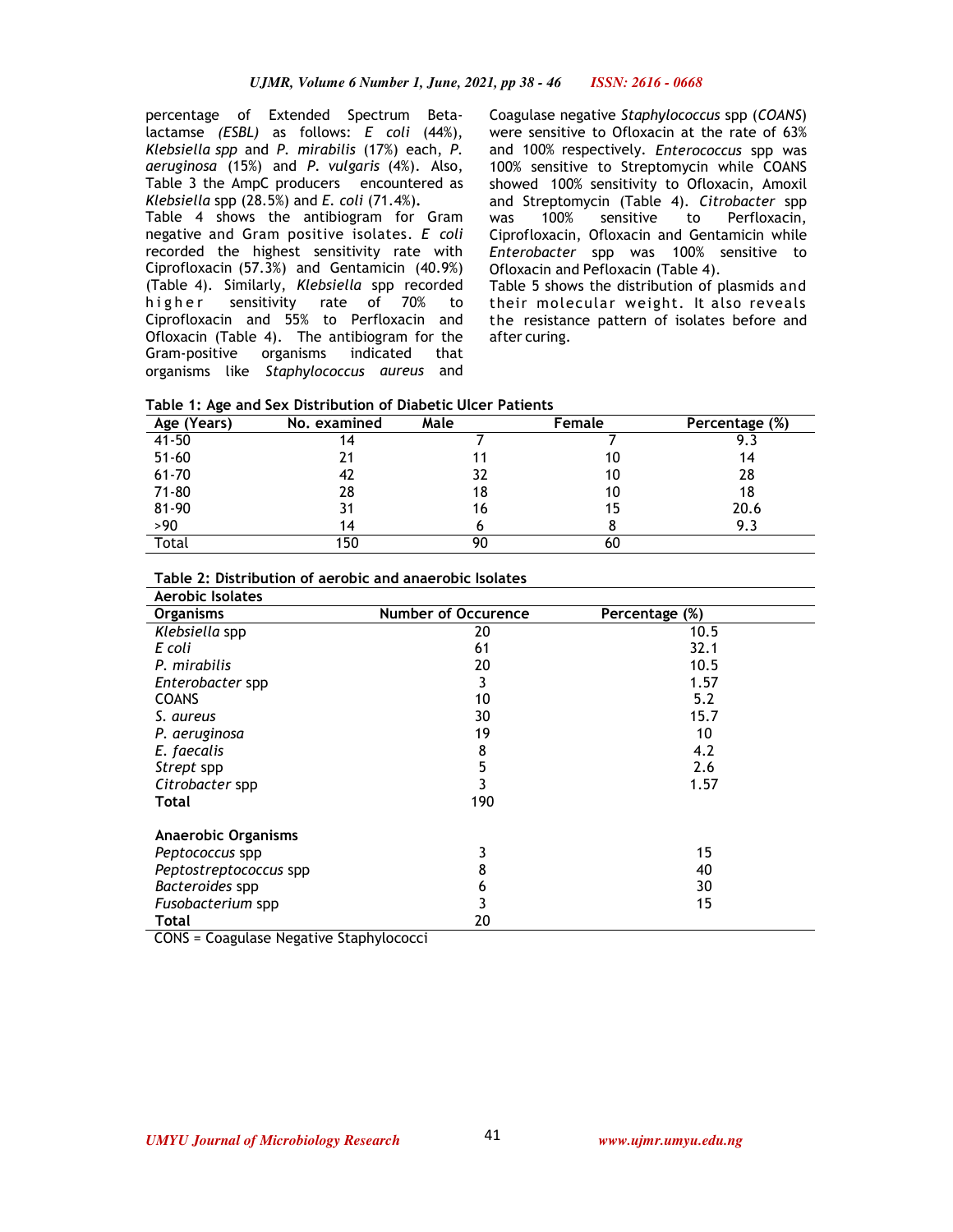| <b>Organisms</b>   | <b>Number</b> | <b>Biofilm forming</b> | Beta-lactamase | AmpC      |
|--------------------|---------------|------------------------|----------------|-----------|
|                    | Isolated      | potential              | producers      | producers |
| Klebsiella spp     | 20            | 12 (12.6%)             | 8(17%)         | 2(28.5%)  |
| E. coli            | 61            | 35 (36.8%)             | 20 (44%)       | 5(71.4%)  |
| P.vulgaris.        | 11            | 4(4.2%)                | 2(4%)          | Nil       |
| P. mirabilis       | 20            | 7(7.3%)                | 8(17%)         | Nil       |
| Enterobacter spp.  | 3             | Nil                    | Nil            | Nil       |
| <b>CoNS</b>        | 10            | 7(7.3%)                | Nil            | Nil       |
| S.aureus           | 30            | 22 (23.1%)             | Nil            | Nil       |
| P. aeruginosa.     | 19            | 8(8.4%)                | 7(15%)         | Nil       |
| E. faecalis        | 8             | Nil                    | Nil            | Nil       |
| Streptococcus spp. | 5             | Nil                    | Nil            | Nil       |
| Citrobacter spp.   | 3             | Nil                    | Nil            | Nil       |

**Table 3: Distribution of Organisms with Biofilm Formation, Beta-lactamase producers and AmpC producers Number Positive (Percentage)** 

*UJMR, Volume 6 Number 1, June, 2021, pp 38 - 46 ISSN: 2616 - 0668*

**Table 4: Antibiogram result of the bacterial isolates**

| Organism                   | No.    | No. sensitive |            |            |                          |            |            |            |            |           |                          |
|----------------------------|--------|---------------|------------|------------|--------------------------|------------|------------|------------|------------|-----------|--------------------------|
| Gram                       | tested | <b>PEF</b>    | <b>CPX</b> | <b>CRO</b> |                          | <b>CAZ</b> | <b>AUG</b> | <b>SXT</b> | <b>OFX</b> | <b>GN</b> | <b>PN</b>                |
| <b>Negative</b>            |        |               |            |            |                          |            |            |            |            |           |                          |
| E coli                     | 61     | 13(21.3)      | 35(57.3)   | 10(16.3)   | (14.7)<br>91             | 3(4.9)     | 2(3.2)     | 3(4.9)     | 20(32.7)   | 25(40.9)  | $\overline{\phantom{a}}$ |
| Klebsiella<br>spp          | 20     | 11(55)        | 14(70)     | 5(25)      | 1(5)                     | 0(0)       | 2(10)      | 0(0)       | 11(55)     | 7(35)     | 6(30)                    |
| Ρ.<br>aeruginosa           | 19     | 6(31)         | 9(47)      | 0(0)       | $\overline{\phantom{a}}$ | 3(15.7)    | 1(5.2)     | 1(5.2)     | 11(57)     | 8(42)     |                          |
| P. vulgaris                | 11     | 7(63)         | 3(27.2)    | 1(9)       | 2(18)                    | 1(9)       | 1(9)       | 0(0)       | 9(81)      | 2(18)     | 3(27)                    |
| P.mirabilis<br>Citrobacter | 20     | 12(60)        | 7(35)      | 3(15)      | 3(15)                    | 3(15)      | 2(10)      | 1 (5)      | 16(80)     | 4(20)     | 7(35)                    |
| spp.                       | 3      | 3(100)        | 3(100)     | 0(0)       |                          | 0(0)       |            | 0(0)       | 3(100)     | 3(100)    | $\overline{\phantom{0}}$ |
| Enterobacter<br>spp.       | 3      | 3(100)        | 2(66.7)    | 1(33.3)    | 1(33.3)                  | ۰.         | 2(66.7)    | 0(0)       | 3(100)     | 2(66.7)   | $\overline{\phantom{0}}$ |

42

*UMYU Journal of Microbiology Research www.ujmr.umyu.edu.ng*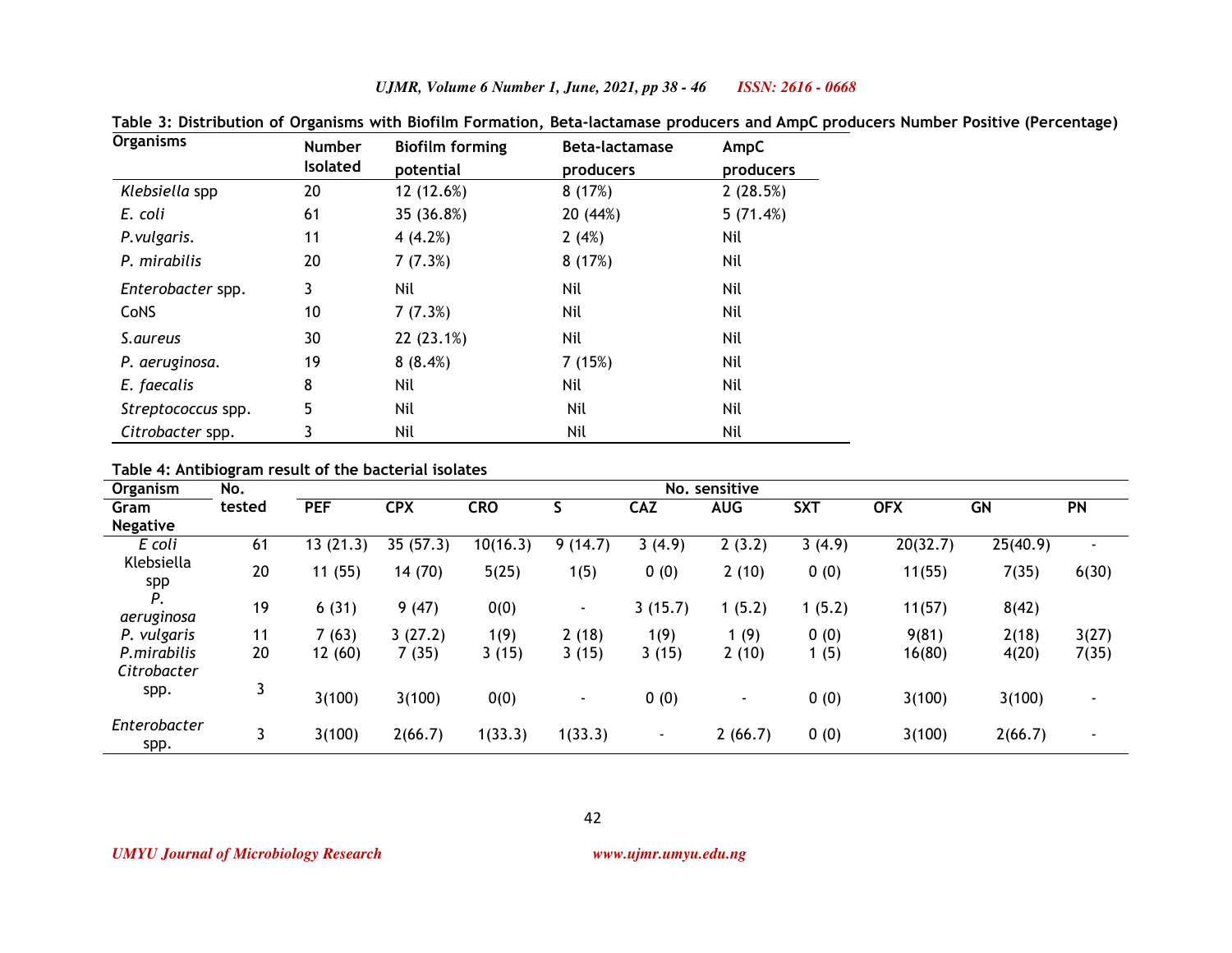**Table 4 continue** 

|                             | No.    | No. sensitive |         |            |             |            |        |            |            |             |             |         |
|-----------------------------|--------|---------------|---------|------------|-------------|------------|--------|------------|------------|-------------|-------------|---------|
| <b>Gram positive</b>        | tested | <b>PEF</b>    | ∟EV     | <b>CPX</b> | <b>OFX</b>  | <b>ERY</b> | GN     | <b>APX</b> | <b>AUG</b> | AM          |             | R       |
| S. aureus                   | 30     | 10<br>(33.3)  | 18 (60) | 15(50)     | 19<br>(63)  | 15 (50)    | 21(70) | 0(0)       | 9(30)      | 0(0)        | 5(16)       | 5(16)   |
| <b>Streptococcus</b><br>spp | 5      | 0(0)          | 0(0)    | 1(20)      | 3(60)       | 3(60)      | 1(20)  | 1(20)      | 0(0)       | 1(20)       | 0(0)        | 2(40)   |
| CoaNS                       | 10     | 0(0)          | 0(0)    | 7(70)      | 10<br>(100) | 9(90)      | 5(50)  | 0(0)       | 0(0)       | 10<br>(100) | 10<br>(100) | 8(80)   |
| <b>Enterococcus</b><br>spp  | 8      | 0(0)          | 0(0)    | 1(12.5)    | (37.5)      | 1 (12.5)   | (12.5) | 1(12.5)    | 1(12.5)    | 0(0)        | 8<br>(100)  | 1(12.5) |

**KEY***:* **PEF= Perfloxacin, CPX=Ciprofloxacin, CRO = Ceftriaxone, S = Streptomycin, CAZ = Ceftazidime, AUG=Amoxicillin-clavulanate, OFX=Ofloxacin, LEV=Levofloxacin, ERY= Erythromycin, APX= Ampicillin, AM=Amoxicillin, SXT= Septrin, GN=Gentamicin, PN=Ampicillin,***CoNS= Coagulase Negative Staphylococci***,** *Strept. Spp = Streptococcus* **spp, AM= Amoxicillin, R=Rifampicin, APX= Ampiclox**

|  |  |  |  |  | Table 5: Distribution of Plasmids among Resistant Isolates, Cured Plasmids and Antibiotic Resistance |  |
|--|--|--|--|--|------------------------------------------------------------------------------------------------------|--|
|  |  |  |  |  |                                                                                                      |  |

| Organisms       | Base pair (bp) | Resistance before curing    | <b>Resistance after curing</b> |
|-----------------|----------------|-----------------------------|--------------------------------|
| E <sub>1</sub>  |                | PEF, CPX, CAZ, CRO, S, GN   |                                |
| E <sub>2</sub>  |                | CPX, S, OFX, CRO, CAZ, AU   |                                |
| E <sub>3</sub>  | 23130          | OFX, CPX, CAZ, CRO, PEF, GN | OFX, CPX, PEF                  |
| E4              | 23130          | OFX, CAZ, CRO, CPX, AU, S   | CRO, OFX, CAZ                  |
| E5              | 23130          | CAZ, CRO, OFX, GN, AU, PEF  | CRO, AU, OFX,                  |
| E <sub>6</sub>  | 23130          | CRO, CAZ, OFX, GN, AU, PEF  | CAZ, CRO, PEF, OFX             |
| E7              | 23130          | CPX, S, CRO, CAZ, PEF, GN   | CRO, CAZ                       |
| E8              | 23130          | CRO, CAZ, CPX, PEF, AU, S   | S, CPX, PEF                    |
| E9              | 23130          | OFX, CPX, CRO, CAZ, PEF, S  | OFX, CPX, CRO,                 |
| E <sub>10</sub> | 23130          | CAZ, CRO, OFX, PEF, AU, S   | CAZ, PEF, S                    |
| E <sub>11</sub> | 23130          | PEF, AU, CPX, CAZ, CRO, GN  | CRO, OFX, S                    |
| E12             |                | CRO, CAZ, AU, PEF, CPX, S   | PEF, CRO, CPX                  |
| E <sub>13</sub> |                | CPX, PN, OFX, CRO, CAZ,     |                                |
| E14             |                | CRO.CPX, PN, GN, PEF, S     |                                |
| E <sub>15</sub> |                | CAZ, CRO, OFX, CPX, AU, S.  |                                |

*UMYU Journal of Microbiology Research www.ujmr.umyu.edu.ng*

43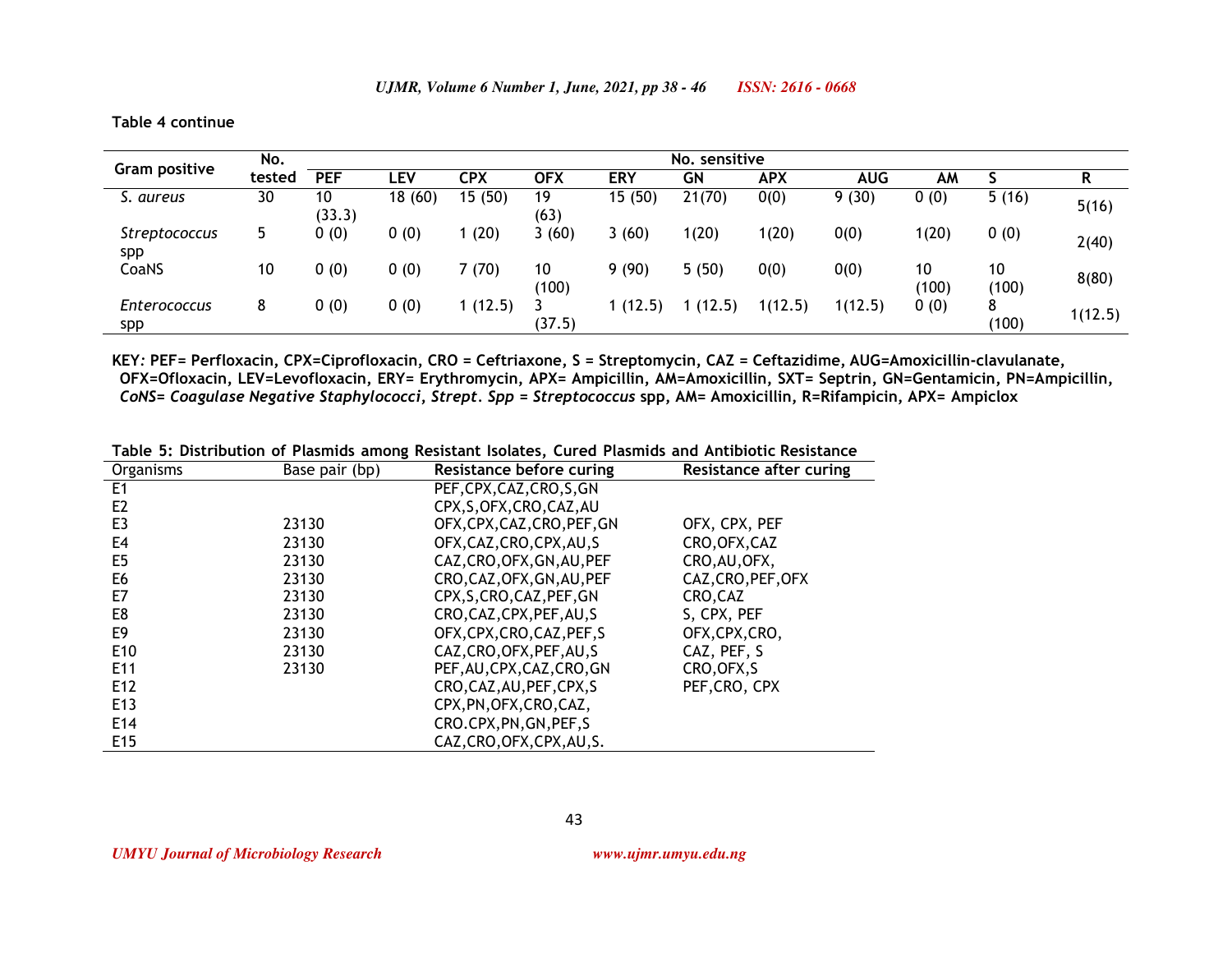

#### **DISCUSSION**

The prevalence of diabetic ulcers among male subjects was found to be 60% and 40% in females. This may be due to higher level of outdoor activity among males compared to females. This corresponds with the findings of some researchers as they indicated the preponderance of diabetes among males compared to females (Lilian *et al.,* 2015; Mohanasoundram, 2012; Nwachukwu *et al.,*  2009). Majority of the patients were in the age group of  $61-70$ , suggesting that age could be a risk factor as the elderly are naturally predisposed to infections. This agrees with a report in South India by Viswanathan *et al.*  (2002).

The study findings indicated that Gram negative microbes were the predominant pathogens isolated with 65% Gram negative, 25% Gram positive and 9.5% anaerobes. A similar result was documented in Malaysia revealing more Gram-negative bacteria (52%) than Gram positive bacteria ( 45%) (Raja, 2007). In addition, this agrees with the report of Lilian *et al.* (2015) but contradicts with that of Mohanasoundram (2012) whose study showed *S. aureus* as the most prevalent followed by *E coli*, *Klebsiella* spp, *Pseudomonas aeruginosa*, *Enterococcus faecalis*, a n d Non Fermenting Gram Negative Bacteria

#### (NFGNB).

The Gram-negative organisms isolated from this study were sensitive to perfloxacin ciprofloxacin, ofloxacin and gentamycin. The Gram-positive organisms were susceptible to ofloxacin, erythromycin and gentamicin. This is consistent with the findings in Kumasi, Ghana where most of the Gram-negative organisms were sensitive to ciprofloxacin and gentamicin (Brenyah *et al.,*  2014). Similarly, Gram positive organisms like *S. aureus* and *CONS* were observed to be highly sensitive to ofloxacin. This sensitivity pattern agrees with the findings of Lilian *et al.* (2015). Five out of seven Gram negative organisms isolated from this study were observed to be ESBL producers. Among the Gram negative, *E. coli*  ( a t 44%) had the highest number of ESBL producers while, *Proteus vulgaris* had the least at4%. This is in accordance with the study of Bansal *et al*. (2008) and Shashikala *et al.* (2016) who reported a high level of ESBL production among *Ecoli* isolates*.* However, this contradicts with the work of Samir *et al.* (2009) w h o reported *Proteus* spp as having the highest ESBL producing potential from their study. This variance could be associated with the difference in sample size as Samir *et al.* (2009) used 75 patients for their study. The increasing prevalence of ESBL producing organisms is

*UMYU Journal of Microbiology Research www.ujmr.umyu.edu.ng*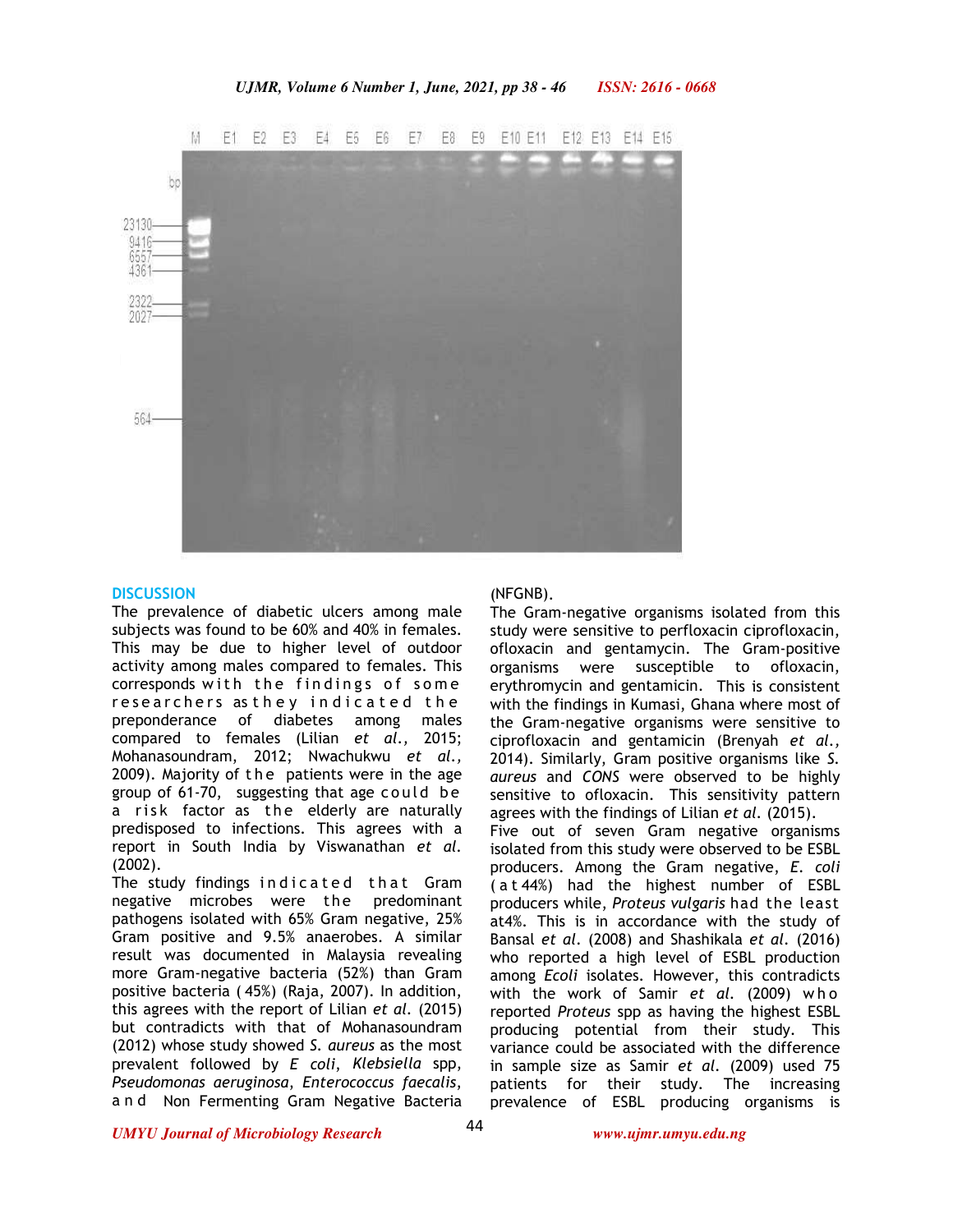disturbing because of the problems associated with antibiotic prescription.

Recent studies have shown that biofilm associated microorganisms can be up to 1000 times more resistant to antibiotics than free floating planktonic bacteria. In the present study, seven organisms were biofilm formers. *E. coli* had the highest biofilm forming potential followed by *S. aureus, Klebsiella* spp, *P. aeruginosa*, *P. mirabilis, CONS* and *P. vulgaris*. This result agrees with that of Gordon *et al.* (2008) on the biofilm forming nature of *Staphylococci*. This result disagrees with the study of Asima *et al.* (2015) who reported *S .aureus* as having the highest potential for biofilm formation followed by *P. aeruginosa*, *Citrobacter* spp and *Ecoli*. The unusual number of biofilm forming *E.coli* may be as a result of the high prevalence rate of *E. coli* in this study.

This study reports a high level of AmpC production in *K. pneumonia* and *Ecoli*. This is at variance with the report from researches at Kolkata which recorded a high level of AmpC production in *P*. *aeruginosa* (Subha *et al.,* 2003; Suranjana *et al.,* 2005). Agarose gel electrophoresis of plasmid DNA in this study It is recommended that ESBL producers be subjected to further molecular procedures to define their various types and transformation

# **REFERENCES**

- Ahmed, A. and Choudhury, M.K. (2006). The role of orthopedic surgery and rehabilitation in the management of diabetic foot. *Journal Diabetes Endocrinology.* **34**:12.
- Asima, B., Mir Mohammad, N.H., Janani, R. and Sathyabheemarao, S. (2015). Spectrum of bacteria associated with diabetic foot ulcer and biofilm formation: A prospective study. *Academy of Management Journal* **8**(9):280–285.
- Bansal, E., Garg, A., Bhatia, S., Attri, A.K. and Chander, J. (2008). Spectrum of microbial flora in diabetic foot ulcers. *Indian Journal of Pathology and Microbiology***51**(2):204-208.
- Birnboim, H.C. and Doly, J. (1979). A rapid alkaline extraction procedure for screening recombinant plasmid DNA. *Nucleic Acids Research***7**(6):1513-152391- 399.
- Brenyah, R. C., Ephraim, R., Jnr, B. A. and Asamoah, J. (2014).Bacterial Profile of Diabetic ulcers of patients visiting a specialist Diabetic Clinic at komfo Anokye

showed that nine out of fifteen samples contained plasmids. Hence, the resistance is plasmid mediated because upon re-exposure of the isolates to antibiotics after plasmid curing, they were observed to be sensitive.

**CONCLUSION**

This study established the presence of ESBL and AMPC production among biofilm forming bacterial isolates obtained from samples of diabetic patients with foot ulcers. This is of great public health concern as this could contribute to the resistant of these bacterial pathogens to antibiotic like carbapenems.

## **RECOMMENDATIONS**

Regular studies of the antibiotic susceptibility pattern of diabetic ulcer isolates commonly observed in Mbano will guide clinical judgment and sustain veritable antibiotic prescriptions. Discoveries from such surveys will illuminate the current knowledge on multi drug resistant isolates and proffer solutions about the right choice of antibiotics. The detection of ESBL producers, AmpC producers, Biofilm forming organisms and plasmids are vital.

studies are encouraged to better understand the dynamics of multidrug resistance.

> Teaching Hospital Kumasi Ghana. *British Journal of Medicine and Medical Research*. **4**(27):4501-4510.

- Clinical and Laboratory Standards Institute (CLSI) (2013). Performance Standards for Antimicrobial Disk Susceptibility Tests; Approved Standard, 11<sup>th</sup> Edition; West Valley Road, Suite 2500, Wayne, Pennsylvania 19087 USA. M02-A11
- Clinical and Laboratory Standards Institute (CLSI) (2015). Performance Standards for Antimicrobial Disk Susceptibility Tests; Approved Standard, 12<sup>th</sup> Edition; West Valley Road, Suite 2500, Wayne, Pennsylvania 19087 USA.M02-A11
- Gordon, R.J. and Lowy, F.D. (2008). Pathogenesis of methicillin resistant *Staphylococcus aureus* infection. *Clinical Infectious Diseases***1**:465350-9.
- Jacoby, G.A. and Mederios, A. A. (2004). More extended spectrum B-lactamases the CTX-Menzymes. *Antimicrobial Agents and Chemotherapy*<sup>48</sup>: 1-14.

*UMYU Journal of Microbiology Research www.ujmr.umyu.edu.ng*